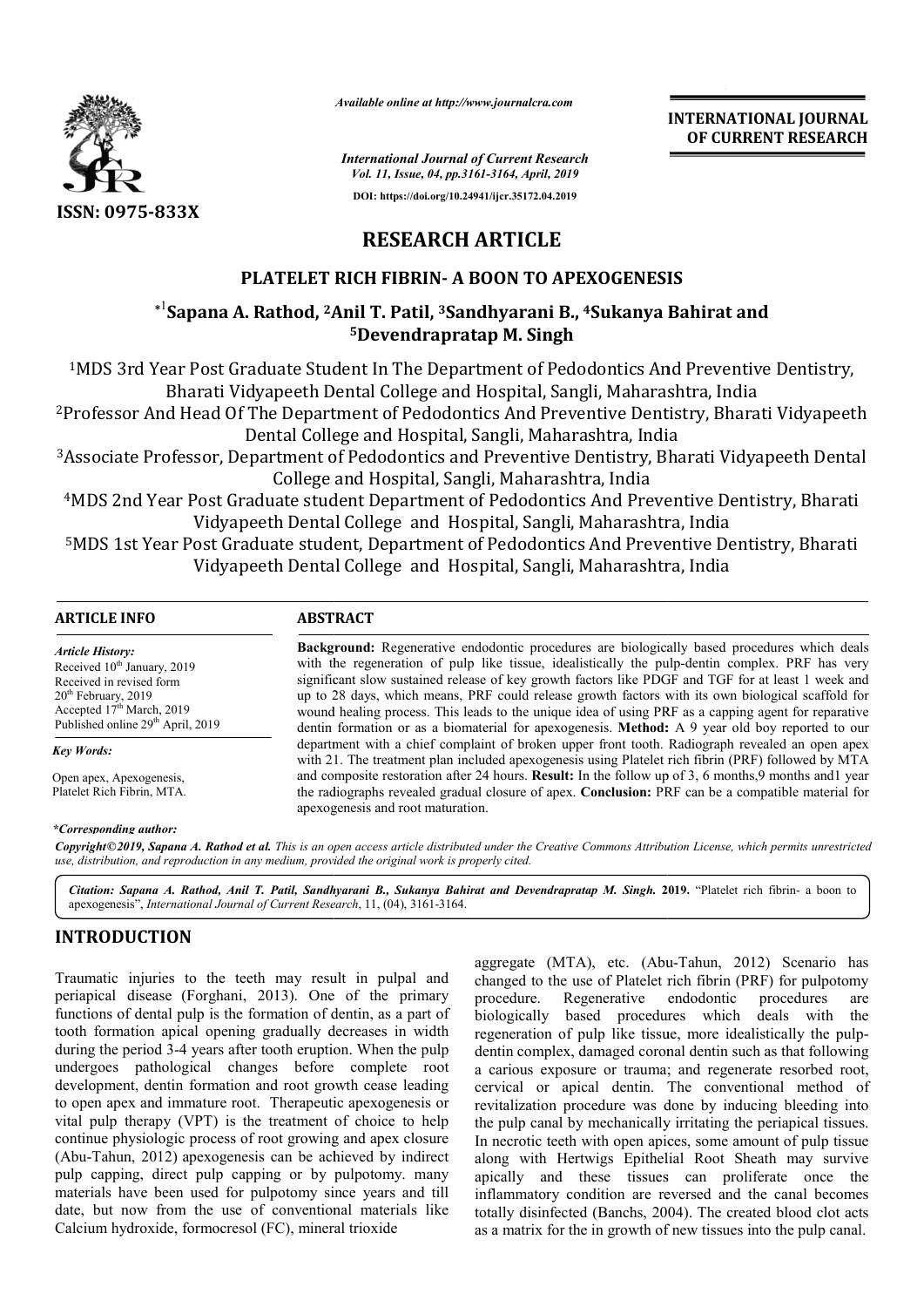However, this procedure will cause discomfort for the patient while mechanically irritating the periapicalt issues. In the past two decades, an increased understanding of the physiological roles of platelets in wound healing and after tissue injury has led to the idea of using platelets as therapeutic tools. Platelet-Rich Plasma (PRP) consists of a limited volume of plasma enriched with platelets, which is obtained from the patient. The use of PRP as a potentially ideal scaffold for regenerative endodontic therapy has been documented in the literature (Torabinejad, 2011).

## **CASE REPORT**

A 9-year-old boy came with chief complaint of broken upper front tooth along with sharp edges of the tooth hurting the lip(Figure 1). Past dental history revealed trauma to his upper front tooth one day ago. Medical history of the patient was noncontributory. Intraoral examination of his teeth revealed the presence of Ellis class III fracture with 21. Intraoral Periapical Radiographic examination of tooth revealed an immature root and an open apex of about 2-3mm approximately and thin dentinal walls (Figure 1). So a clinical decision of Pulpotomy and revascularisation using Platelet rich fibrin (PRF) in 21, to enhance apexogenesis Was taken. A written informed consent was obtained from the patient's parents. Local anesthesia was achieved using Lignocaine (1:80000 adrenaline, LIGNOX® 2%A). After the rubber dam application, access cavity preparation was done on the tooth. The coronal pulp was removed and the pulp chamber was irrigated with saline and dried, A mixture of triple antibiotic paste ,Ciprofloxacin (Cifran 500mg, Ranbaxy Lab, India), Metronidazole (Metrogyl 400mg, J.B.Chemicals and Pharmaceuticals, India), and cephalosporin paste (cefaclor 250mg, Navana pharmaceuticals Ltd.)) was prepared into a creamy consistency and introduced into the pulp chamber. A cotton pellet was placed and the cavity was temporarily sealed with cavit (Dental Products of India, India). radicular pulp was not involved in any of the steps of the procedure. The patient returned after 21 days to the clinic and was asymptomatic. Local anesthesia was given, followed by rubber dam isolation; then the access cavity was reopened and thoroughly irrigated with sterile saline solution and dried. A 10 ml sample of whole blood was drawn intravenously from the patient's left antecubital vein and centrifuged under 3000 rpm for 10 minutes to obtain the PRF which was jelly like in consistency. The PRF was condensed into the pulp chambertill cementoenamel junction (Figure 2). Grey MTA (ProRoot MTA; Dentsply) was placed directly over the PRF to a thickness of 3mm followed by a wet cotton pellet and cavit. The patient was recalled after 24 hours and the setting of MTA was confirmed. The access cavity was then double sealed with GIC and Composite restoration (Figure 4). The patient returned to the clinic after 3 months, 6 months (Figure 3) 9 months and 1 year (Figure 4) for review and was asymptomatic; the tooth showed negative response to percussion and responded positive to electric pulp tester (EPT). Radiograph revealed continued thickening of the dentinal walls, root lengthening, and apical closure (figure 4). The patient is still under review.

### **DISCUSSION**

Apexogenesis is physiologic process leading to root end development.In this case we have aimed of apexogenesis through pulpotomy procedure for 21.

As we have seen there are many materials used for this procedure, and they have their own disadvantages. <sup>(2)</sup>Hence there is a paradigm shift from using the conventional materials to the use of PRF for pulpotomy.

**Regenerative endodontics:** Regenerative endodontic procedures can be defined as biologically based procedures designed to create and delivert issue store place diseased, missing and traumatized pulp-dentin complex. The science of regenerative endodontics has a long history dating back to 1952 when Dr. BW Hermann reported on the application of calcium hydroxide in a case report of vital pulp amputation. Presently, two concepts exist in regenerative endodontics to treat non-vital infected teeth - one is the active pursuit of pulpdentine regeneration to implant or regrow pulp (tissue engineering technology), and the other in which new living tissueis expected to form from thetissuepresent in the teeth itself, allowing continued root development (revascularization) (RashmiBansal, 2011).

**Triple antibiotic paste:** For pulp regeneration, both the pulp space and dentinal walls need to be disinfected sufficiently for ingrowth of vital tissue. Due to the polymicrobial nature of infected root canal, single empirical antibiotic is insufficient in disinfection of the root canal. Non specific antibiotic suppress most of the microbial flora and allow residual virulent microorganisms to repopulate the root canal. Therefore it is essential to use combination of antibiotics to act against all endodontic pathogens and to prevent resistance. Recently tripleantibiotic paste containing ciprofloxacin, metronidazole and cefaclor has been introduced for lesion sterilization and repair. Metronidazole is a nitroimidazole compound that exhibits broad spectrum of activity against protozoa and anaerobic bacteria. Its nitro group is reduced by certain redox proteins to highly reactive nitro radical after entering the cell. It binds to the DNA, disrupts the helical structure and lead to rapid cell death. Ciprofloxacin is a synthetic floroquinolone with rapid bactericidal action. It inhibits the enzyme bacterial DNA gyrase, which nicks the double stranded DNA, introduces negative supercoil and then reseals the nicked end. The bactericidal action probably results from digestion of DNA by exonucleases whose production is signaled by the damaged DNA. It exhibits very potent activity against gram negative bacteria but very limited activity against gram positive bacteria. Most of the anaerobic bacteria are resistant to ciprofloxacin. Hence it is often combined with metronidazole in treating mixed infections.  $(7)$ Cefaclor is a semisynthetic cephalosporinthe bactericidal action of Cefaclor results from inhibition of cell-wall synthesis.

**PRF:** PRF was developed in France by Choukroun *et al*, in 2001.PRF consists of an autologous leukocyte-platelet-rich fibrin matrix composed of a molecular structure, with cytokines, platelets, and stem cells within it.which acts as a biodegradable scaffold that favors the development of microvascularization. <sup>(6)</sup>Top-most layer consisting of a cellular plasma. PRF clot in the middle.Red corpuscle base at the bottom (David M.Dohan, 2006).

**Angiogenesis:** For optimal woundhealing ,cascade of complex, orderly events are included like hemostasis, inflammation, proliferation and remodelling. Platelets regulate hemostasis by vascular obliteration and fibrin clot formation. In the platelets α granules are the biggest storage compartmentsof lysosomes, α granules and. from the clot platelets are responsible for activation and release of important biomolecules from  $\alpha$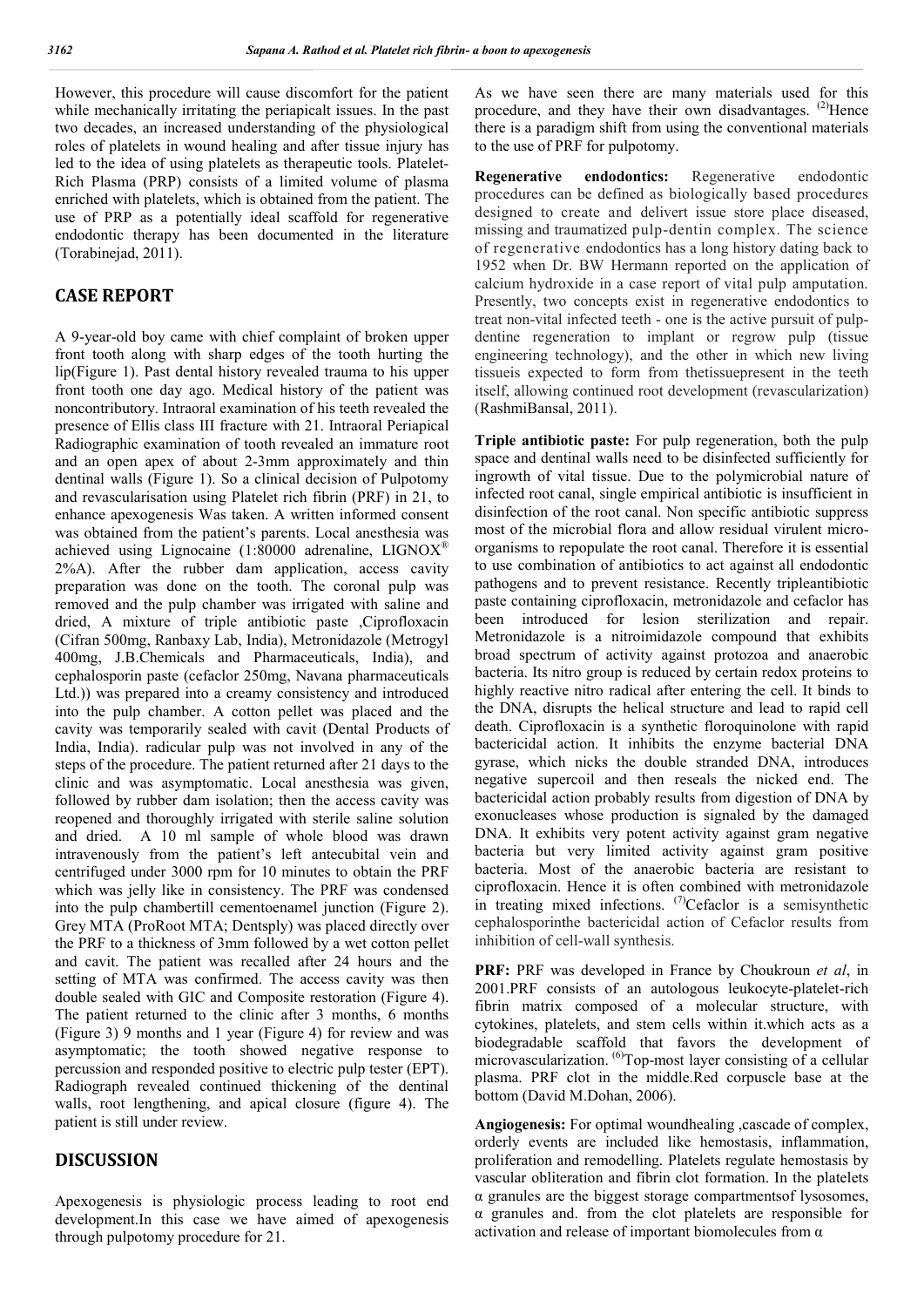

**Figure 1. Broken upper front tooth 21 and preoperative rvg showing immature root and an open apex associated with thin dentinal walls**



**Figure 2. PRF and its placement in the pulp chamber**



**Figure 3. Rvg 6 months after procedure showing gradual closure of root apex**



**Figure 4. Double sealed with GIC and Composite restoration and rvg after 1 year there is continued thickening of the dentinal walls, root lengthening, and apical closure**